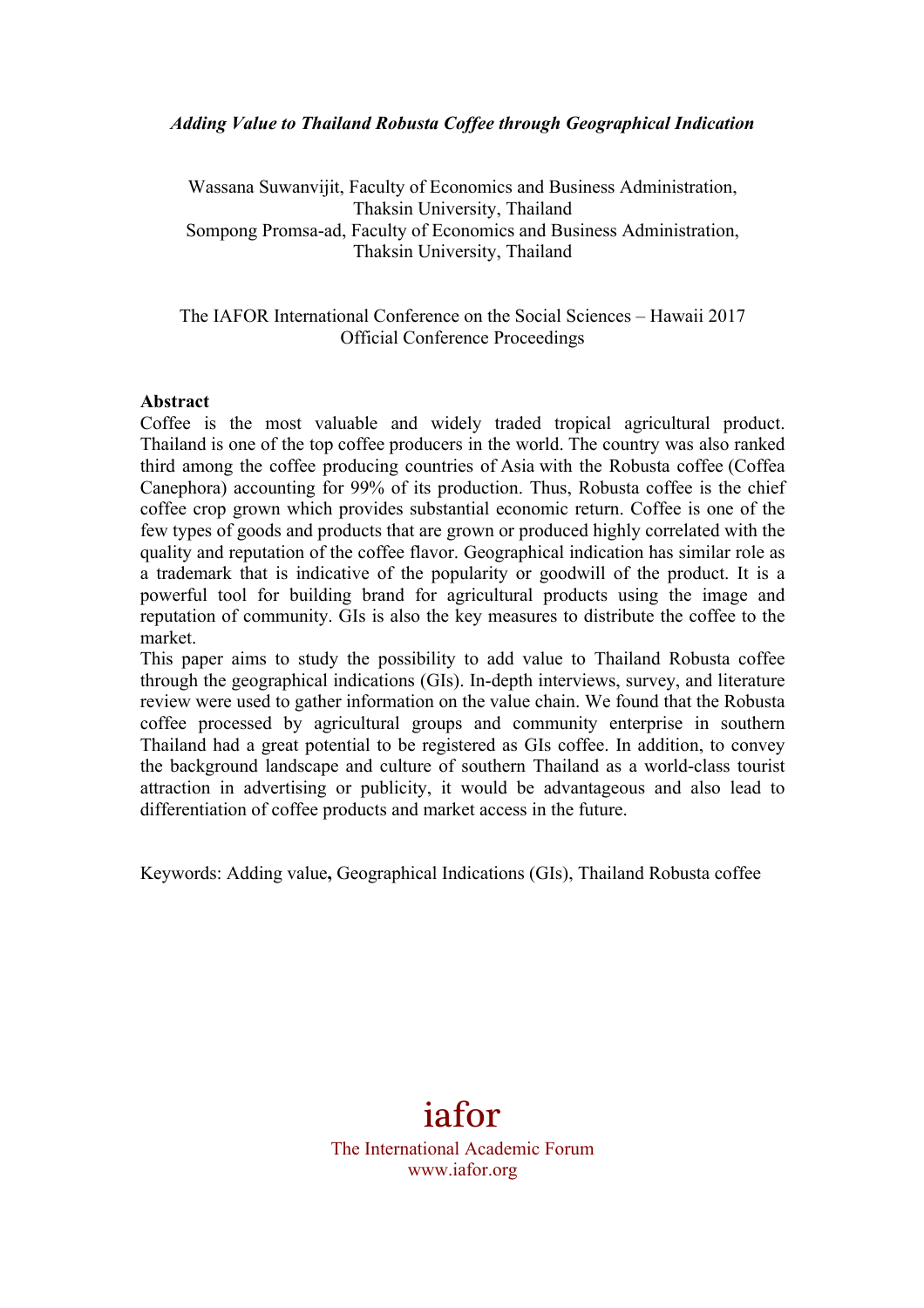#### **Introduction**

Geographical indications (GIs) are a type of intellectual property for adding value to the brand. Thus, the registration of geographical indication is a significant step in raising a product to a higher level and creating a regional brand. GIs can also use as a tool to develop the rural sector policy and encourage local producers to earn more income that will lead to links to other industry sectors such as tourism, including to maintain and preserve local wisdom and traditional culture. GIs are used to identify products that come from certain regions and have particular characteristics that indicate the product's quality or reputation (e.g. "Champagne," "Roquefort"). GIs are protected by various legal principles and statutes - including sui generis GI laws, trademarks, certification marks, and collective marks - all GIs function to certify that a product possesses certain qualities, is made according to traditional methods, or enjoys a certain reputation due to its geographical origin. While the oldest and most developed systems of GI protection are found in Europe, other developing countries have recently begun implementing GI legislation domestically and seeking protection in international trade agreements, with the goals of promoting rural development and protecting local heritage and the natural environment (Barnette. 2012). Geographical Indications (GIs) has been well-known in Europe for quite some time as a valuesbased label on high quality products (Carpenter and Larceneux. 2008).

Coffee is the most valuable and widely traded tropical agricultural product. Thailand is one of the top coffee producers in the world as of 2014. The country is ranked third among the coffee producing countries of Asia with the Robusta coffee accounting for 99% of its production. Robusta coffee (Coffea Canephora) is the chief coffee crop grown in the country which provides substantial economic return (Fairtrade foundation. 2012; Wikipedia. 2016). Coffee is one of the few types of goods and products that are grown or produced highly correlated with the quality and reputation of the coffee flavor. Doi Tung and Doi Chaang, Arabica coffee is grown in the northern province of Chiang Rai. Doi Tung is single-origin, harvested only from the hills of Doi Tung in Chiang Rai. It is shade grown and undergoes careful processing starting from the selection of coffee species to roasting and packaging. Doi Tung was granted a Thai GI by the Department of Intellectual Property, Ministry of Commerce, in 2006. Doi Chaang coffee is produced in a village, known as Ban Doi Chang. Villagers, particularly Akha hilltribe farmers, were given Arabica plants of good quality for cultivation from a royally initiated program. After 20 years of successfully growing coffee, villagers grew frustrated at being exploited by middlemen when it came to prices. They decided to form their own business group, which was registered as Doi Chaang Coffee Original Company (Thailand Government Public Relation. 2015). So, Arabica-based Doi Chaang and Doi Tung coffee are the example of Thailand coffee's success cases with international recognition. Both are well-known as high-quality coffee producer with many carefully-designed procedures behind the scene. Consistent processing methods, selfprocessing with strictly quality control on entire value chain products, high-standard facilities are the main factors contributing to their fine taste. They also pay attention to the link between coffee with its origins and story of relevant people. Currently, both have been registered as geographical indication (GI) products in domestic as well as European Union market. Doi Tung and Doi Chaang brands were able to use the GI mark from 3 August 2015 onwards, 20 days after the announcement on the EU's Official Journal (Thailand Government Public Relation. 2015).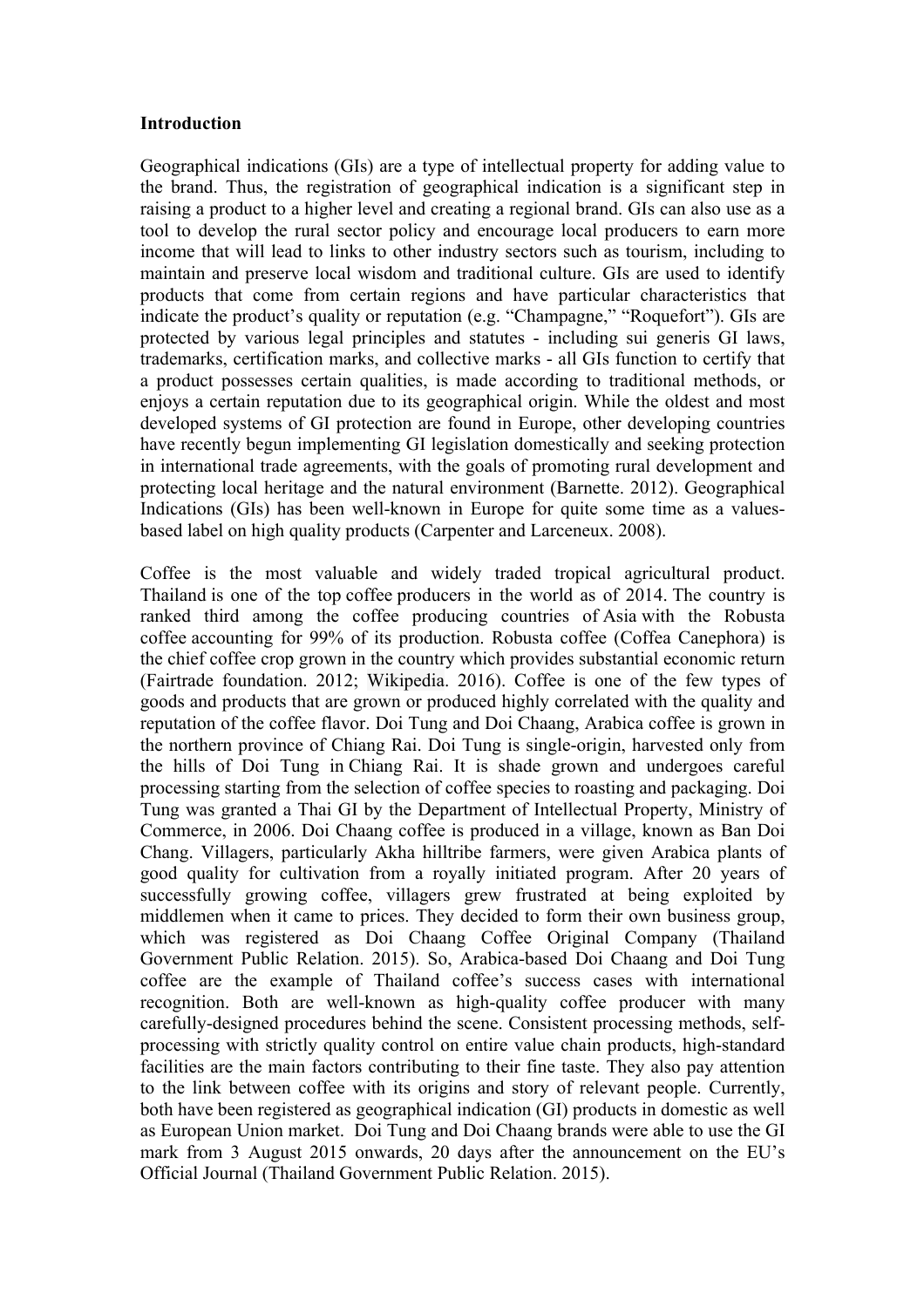The coffee which has the geographical indication can be a monopoly or semimonopoly market structure. It also highlights the product differentiation using an intellectual property. In addition, it can be controlled inputs and output to the standard level, and has the power to set prices in the market. Elevation the Thailand Robusta coffee using a geographical indication is an important strategy to add value to coffee industry to create sustainable local economies and communities more effectively, in addition to sale only the raw coffee bean. However, to get up into geographical indication, the product must be produced by a given process since seeds, seedlings, maintenance, harvesting, roasting, and grinding coffee. Promoting the coffee to register as a geographical indication can also rely on the value chain analysis. However, when looking at the overall creation value of Thailand Robusta coffee, the developmental process has been delayed and does not clear about the identity. Thus, the coffee industry in Southern Thailand wasted a huge opportunity to add value to coffee production. The return was not enough to propel the community or encourage farmers to produce the lifestyle and sustainable growth, as they should be. In spite of, there are the development opportunities when considering that the southern provinces are also known as a famous tourist places similar to Chiang Mai and Chiang Rai.

This paper aims to study the possibility of registration of a geographical indication to Thailand Robusta coffee by using the value chain analysis and studying the mechanisms of coffee market including the interaction of those involved in the market, whether they are buyers manufacturers to determine the level of supply and demand and prices in the market. The value chain in the production and distribution of Thailand Robusta coffee has core processes, which consists of pre-harvest, post-Harvest, manufacturing, and trading. In addition, there are three sub-processes as follows: (1) improving productivity and quality improvement include reducing production costs; (2) adding value by conversion into standard products; and (3) marketing and logistics. We also study about the support activities, including

infrastructure, information systems, research and development, quality control, and how to create a story for marketing communications.

# **Literature Review**

A geographical indication (GI) is a sign used on a product to denote its origin where a specific quality, characteristic or reputation of the product is essentially attributable to that origin. For example, "Bordeaux" is a GI for wine originating from the region of Bordeaux in the south of France, where it has been produced since the eighth century. Similarly, "Tequila" is a GI for liquor originating from the town of Tequila in the state of Jalisco, Mexico, where the liquor has been produced for over 200 years. Other examples of GIs include: "Champagne", "Darjeeling Tea", "Jamaica Blue Mountain Coffee". A GI can be a geographical place name (e.g., "Champagne"), a symbol (e.g., a picture of the Eiffel Tower, the Statue of Liberty, orange tree), the outline of a geographical area (e.g., the outline of the state of Florida or a map of the Dominican Republic) or anything else capable of identifying the source of a product. Historically, there has been no uniform approach to the protection of GIs. Countries have adopted various legal principles and statutes to ensure the domestic protection of GIs. Some countries have enacted specific sui generis legislation to protect GIs; some afford protection under existing laws governing trademarks; others use a combination of both. GIs are also protected through unfair competition laws, consumer protection laws and laws protecting trade names or trademarks from passing off and other false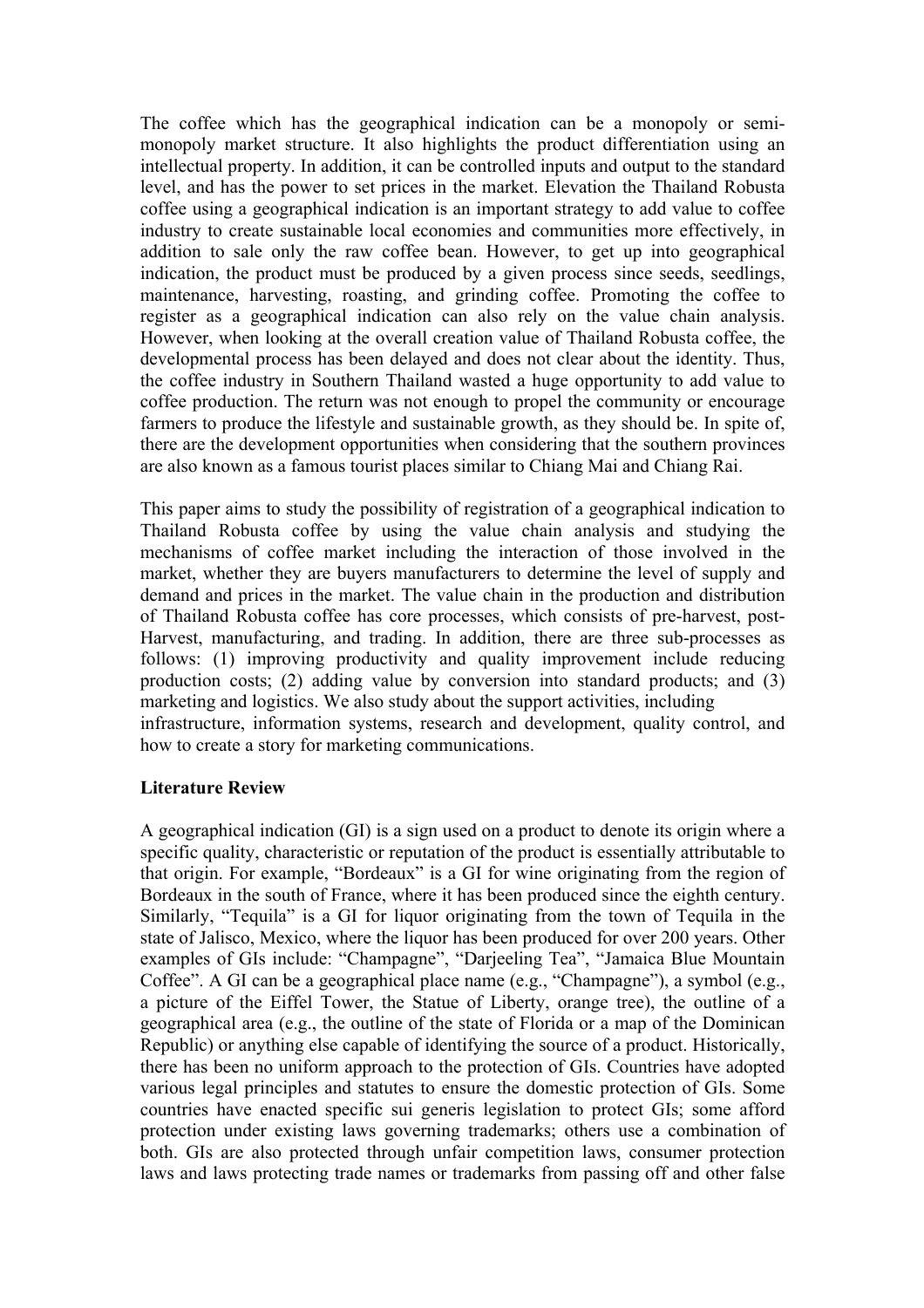and misleading trade practices. An international framework for the protection of GIs has evolved over time, beginning with the Paris Convention, where a special form of GI referred to as an appellation of origin was afforded international protection. Most recently, the TRIPS Agreement internationalized the protection of GIs by promoting a standard definition of GIs and prescribing certain minimum standards by which they must be legally protected throughout WTO member states. A number of countries have entered into various bilateral, multilateral and international arrangements to bolster the protection of their GIs in foreign territories (International Trademark Association. 2015). Geographical indications are a current topic at the international level. The Agreement on Trade-Related Aspects of Intellectual Property Rights (TRIPs), which became effective in 1995, is considered the first multilateral agreement giving an explicit definition of the term "geographical indication". According to the TRIPs definition "geographical indications" are "indications, which identify a good as originating in the territory of a Member, or a region or locality in that territory, where a given quality, reputation or other characteristics of the good is essentially attributable to its geographical origin" (TRIPs Article 22.1). Furthermore, TRIPs requires from every signatory to establish minimum standards for the protection of GIs through their national law. Developed countries had to implement the TRIPs requirements by 1996, developing and transition countries by 2000 and for the least developed countries the final date for the implementation was extended to the year 2006 (Calboli. 2006). Protected Geographical Indication (PGI) name of a region, a specific place or a country, used to describe an agricultural product or a foodstuff originating in that region, specific place or country, and which possesses a specific quality, reputation or other characteristics attributable to that geographical origin, and the production and/or processing and/or preparation of which take place in the defined geographical area. GI's fit perfectly with the differentiation goals because: (1) it provides producers the opportunity to position their origin and communicate directly with consumers who demand it; (2) it protects the reputation that producers of well-known origins have built; (3) it is an effective and reliable instrument to ensure fair labeling; (4) it is a tool to educate and generate less price sensitive and loyal consumers. GI's also benefit all actors in the coffee chain as follows: (1) Producers: opportunity to position their origin and communicate directly with consumers who demand it. Accordingly, they can be rewarded for their quality efforts; (2) Roasters: using GI's allow them to protect their quality and reputation and know who and what is behind the product they bought; (3) Retailers: traceability requirements, food safety and high value products are usually associated with GIs; (4) Consumers: Demand more accurate information about products and their link to quality factors. GI´s are the perfect and reliable instrument (Silva. 2008).

GIs are a form of intellectual property, thus requiring regulation and enforcement of protection in order to be used as a value-enhancement tool. The EC-ASEAN intellectual property rights cooperation program (ECAP-II) represents one of the many food-related alternatives the European Union (EU) has been involved in with regards to Thailand. In this framework, the promotion of GIs for food products has been one of the key activities (Hamburger. 2010). In Thailand, the government officially launched the framework law to recognize and protect Geographical Indications in 2003: the Geographical Indication Act of B.E. 2546 (2003) followed by Thai Geographical Indication Logo Approval B.E. 2008 under the charge of Department of Intellectual Property, Ministry of Commerce. As of June 2010, Thailand had registered 35 GIs products, 29 of which were from Thailand, 5 from the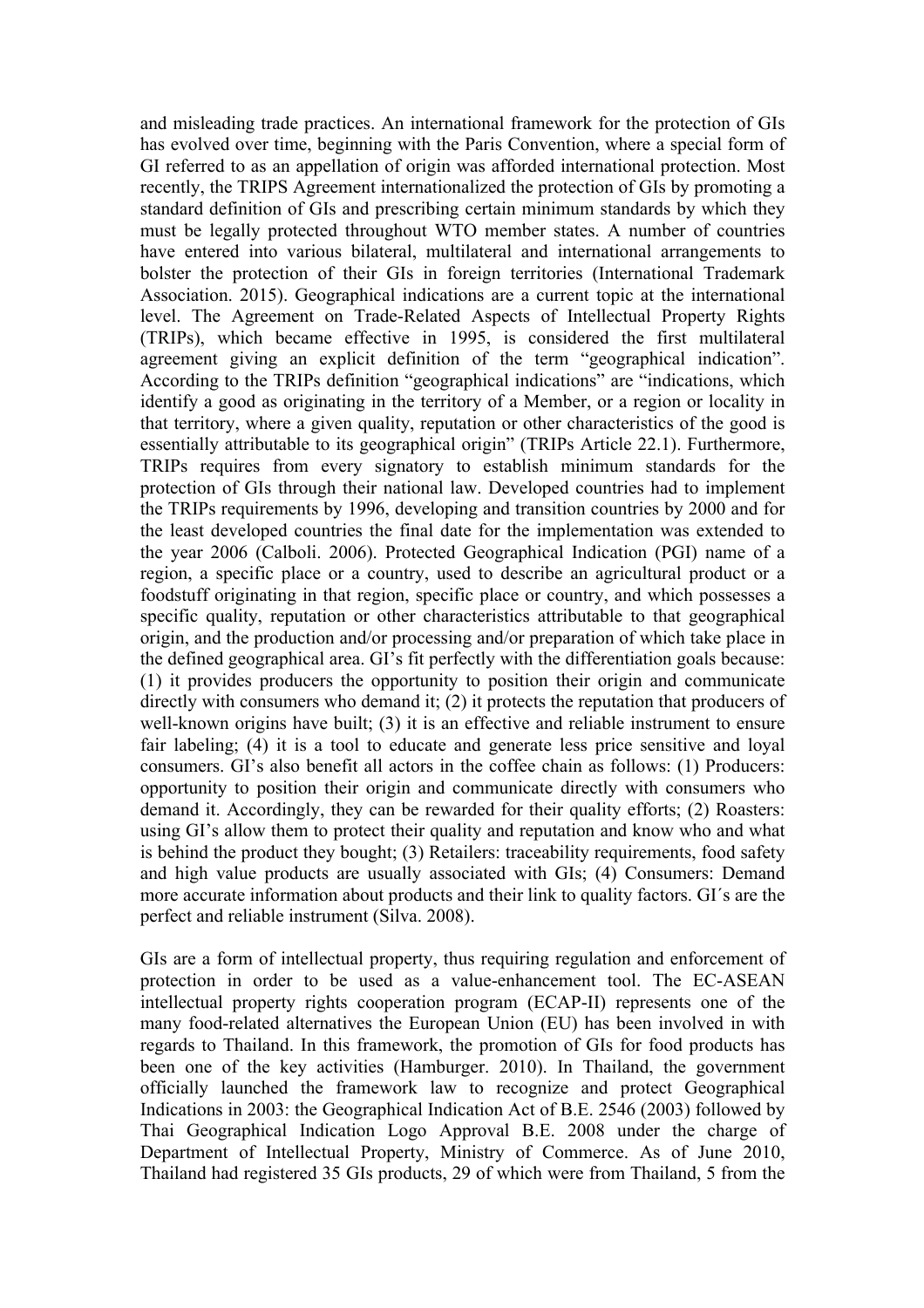EU and one from Perù. Despite the fact that Thai regulations do not require products to subject to third party inspection and certification procedures, it is remarkable to note that a certain number of Thai registered GIs are under external control by accredited certification bodies (ten products as of June 2010). Besides the already registered GIs products in Thailand, 34 other products have applied and are currently undergoing the process of evaluation, showing an interesting trend in product application to Thai regulations on geographical indication. Geographical Indications product registration should not be considered the ultimate arrival point for Thai products in the European market, but rather the first step to communicating the high quality and added value characterized by GIs products. Information provision, promotion and proper marketing strategies should be designed and implemented to stimulate the interest of gatekeepers, and among consumers at large, an understanding and appreciation of the diverse array of unique and high-quality products bearing the Thai Geographical Indications label. There are numbers of potential marketing strategies suggested by gatekeepers that could be used to introduce Thai GIs products as follows: (1) information provision through public relations and communication; (2) showing the region of origin of products and telling the stories behind them; (3) assuring product safety and guaranteeing quality; (4) demonstrating products and letting consumers try them; (5) developing export platforms for Thai cuisine and fruits; (6) starting with pilot products which are typical, high quality, and without environmental and social problems; (7) differentiating Thai GIs products from other products by quality, healthiness, and packaging; (8) offering promotions to gatekeepers; and finally, (9) selecting the proper distributors through which to channel Thai GIs products (Canavari et al. 2010).



Figure 1. GI Thai Public brand (Department of Intellectual Property's Regulation for Thai GI Logo Approval. 2008.)

So far no international register for GIs does exist. Therefore, an overview of already protected and registered GIs in the coffee market will be provided by surveying the literature and using data from trademark bases as well as from governments and grower associations. In this context it is necessary to distinguish between the domestic and the foreign market. Since coffee consumption in producing countries is still at a low level with the exception of Brazil, the export markets are more important in terms of income than the domestic market (Lewin et al. 2004:59). The ASEAN countries of Malaysia, Indonesia and Thailand also stand on a similar footing with other developing countries and therefore increased levels of protection would be advantageous to their economies. Since the natural resource and traditional knowledge form the fundamental elements for the development of grass root economy, GIs can be used as effective marketing of economic value (Jaovisidha. 2003). According to the Department of Agriculture (2015), the coffee planting area in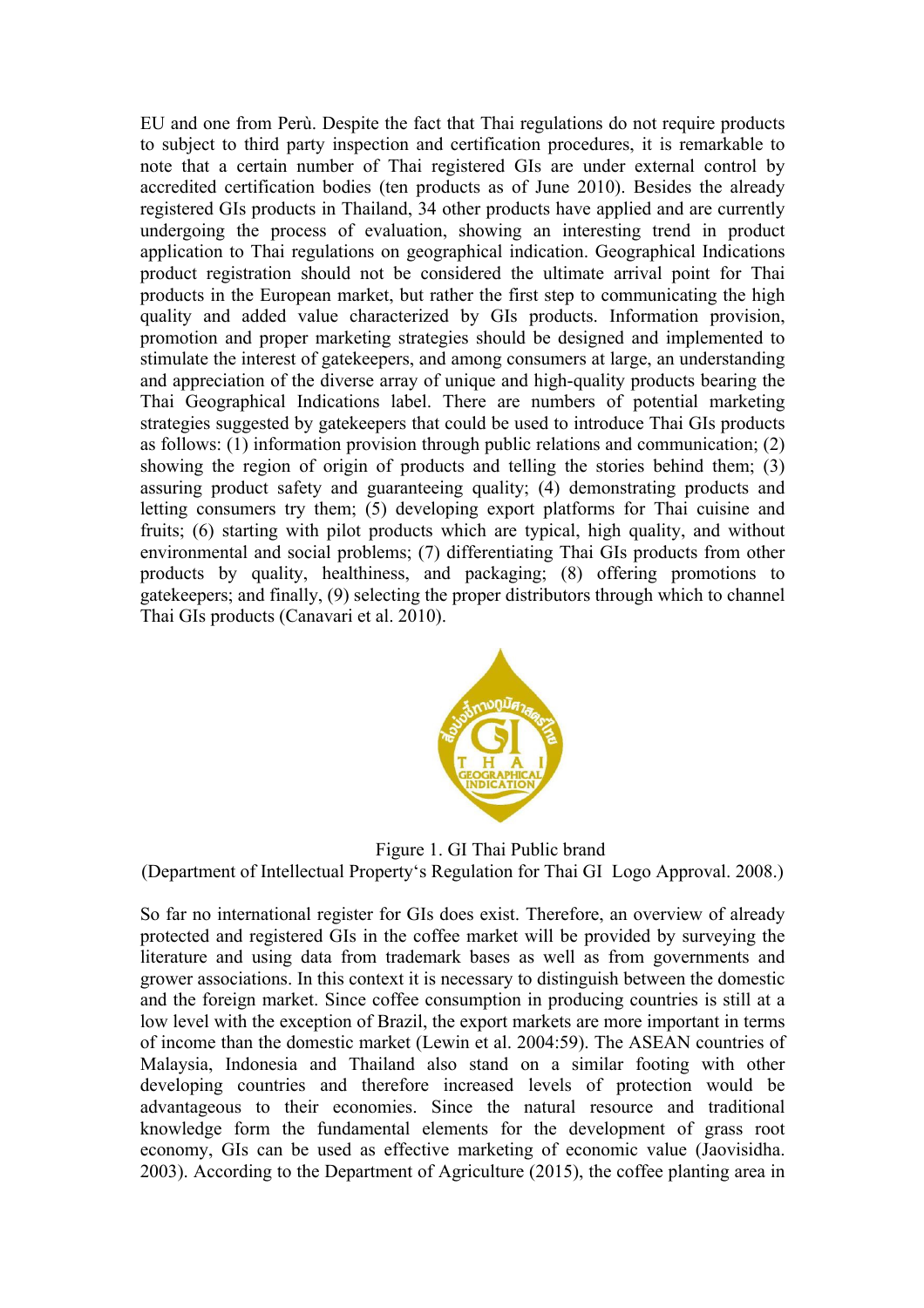Thailand covers 290,000 rai, or 116,000 acres, while production are 30,000 tons a year. Out of this production, 8,000 tons are Arabica beans. In 2014, Thailand exported 700 tons of coffee, valued at 3.6 million US dollars. Out of this amount, 10 percent was exported to EU. Doi Chaang is exported to Canada, the United Kingdom, Italy, Malaysia, South Korea, and Australia, while Doi Tung coffee is exported mainly to Japan. Demand for coffee in the global market has been increasing. It stood at eight million tons annually during the past three years. Statistics show that, in 2012, demand for coffee beans by processing plants in Thailand came to 67,620 tons, up from 61,480 tons recorded in 2011. The volume rose to about 70,000 tons in 2013.

In Thailand, there are two coffee varieties grown commercially for consumption: Robusta and Arabica. The best coffee is usually produced from Arabica beans, which are usually roasted and made into fresh coffee. The Arabica variety is grown on highlands in the North, especially in Chiang Mai, Chiang Rai, Mae Hong Son, and Phetchabun province. The weather in these provinces is cool, in comparison with the rest of the country. While, the Robusta variety are widely grown as cash crop in the South, especially in Chumphon, Ranong, Nakorn Si Thammarat, Phang-Nga, and Krabi province, covering a total area of 423,947 rai. It is mainly used for instant or blended coffee. With topography and climate make quite a lot of different varieties grown coffee is a different breed. As domestic demand for coffee is on the rise, Thailand imports a great volume of coffee each year. Because of the higher quality of the Thai Arabica coffee, when compared with that of Laos and Myanmar, it is sold at higher prices. With the ASEAN Community, Thai coffee growers are likely to face greater competition. The Department of Agriculture pointed out that, coffee at lower prices from neighboring countries is likely to compete with Thai coffee. This situation would affect Thai coffee growers, so they need to adjust themselves by improving productivity and reducing production costs at the same time. According to the International Coffee Organization, statistics on coffee production in ASEAN countries in the 2011/2012 production year show that Viet Nam came first in terms of Robusta output, accounting for 37.8% of the global production. Indonesia came second, with 13%, followed by Thailand at 1.7%, Laos at 1.2%, and the Philippines at 0.7%. As for the Arabica variety, Indonesia came first, accounting for 2.2% of the global production, followed by Viet Nam at 1.2%. Looking at per capita consumption in 2011, Laos registered at 1.4%, followed by the Philippines at 1.38%, Vietnam at 1.07%, Indonesia at 0.86%, and Thailand at 0.44% (Thailand Government Public Relation. 2014).

Often Robusta has its taste described as burnt tires or rubbery**,** which sounds disgusting. One reason that the taste isn't as good for Robusta is that it has more caffeine compared to Arabica. Which may sound like a positive thing but caffeine carries a bitter taste which makes it an unpleasant drink. In fact the Robusta bean has 2.7% caffeine content, almost double the 1.5% of Arabica. Arabica contains almost 60% more lipids and almost twice the concentration of sugar than Robusta. This factor also probably has a big impact on why we prefer the taste of Arabica. From a price perspective, green bean of Robusta is about half the price of Arabica green beans on the commodity market. However, Robusta is easier to tend to on the farm, has a higher yield and is less sensitive to insects - the extra caffeine is a chemical defense for the coffee seed as the quantity in the Robusta is toxic to bug. All of these factors help bring up the supply and lower the input costs for farmers to produce. With this more attractive price point, a lot of roasters back in the day would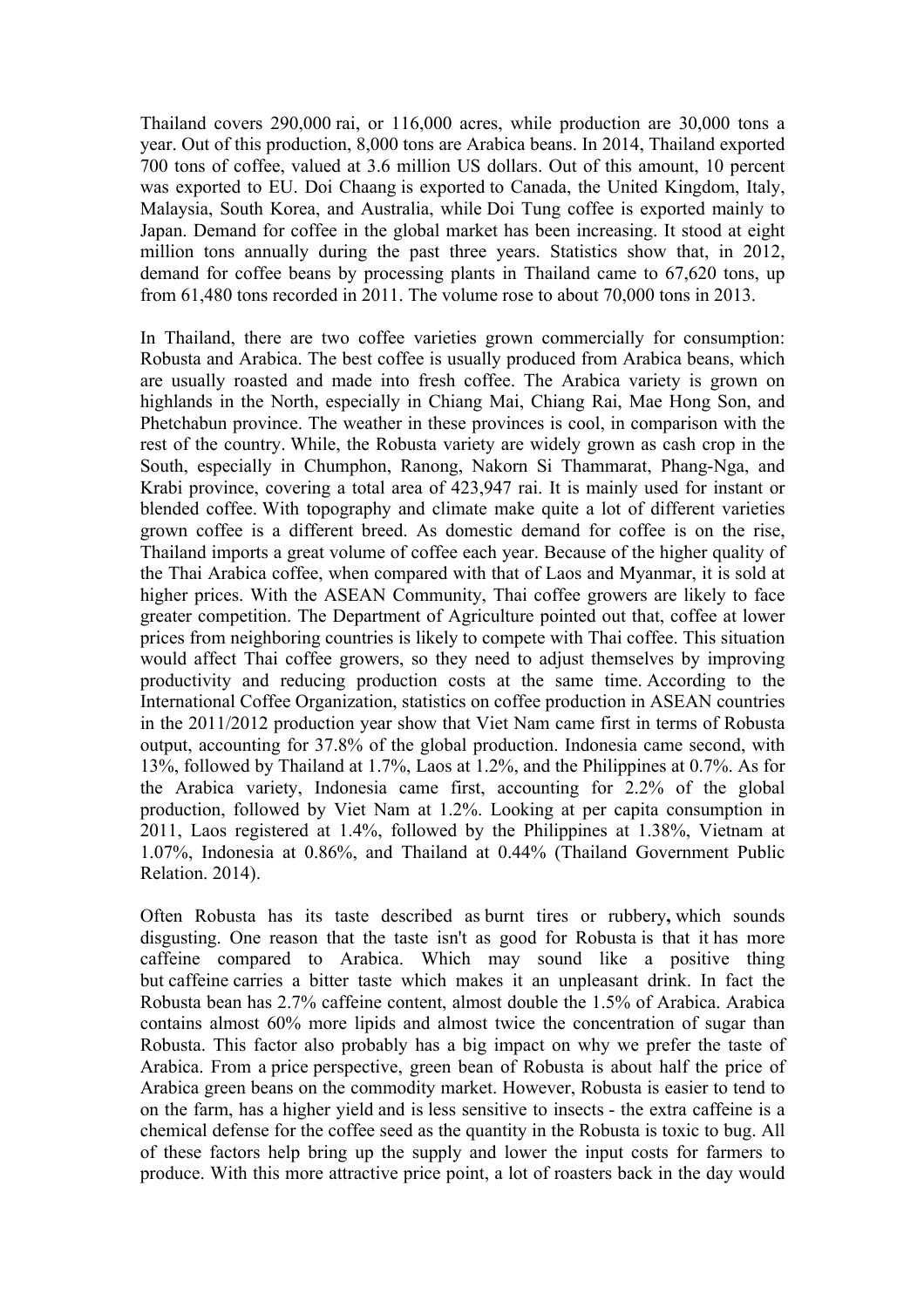add Robusta to their blend in an attempt to reduce their costs and increase their profits. When coffee was initially sold in the 1900s the quality of coffee slowly and slowly deteriorated in an effort for companies to squeeze the most profit. Literally. Oddly enough, Robusta is still widely used as part of espresso blends – specifically Italian style blends. It is said to help improve the Crema. Robusta as being lower quality, it's not always the case. Top notch specialty Robusta coffee will usually taste as good as or better than low end Arabica. However, high end Robusta isn't widely used or available. Rather, Robusta is usually used as a filler or cost reducer. (Pabari. 2014). Specialty coffees are not precisely defined but cover a wide range of somehow differentiated coffees, such as organic, fair trade and bird-friendly coffee. Besides these kinds of coffee another type of specialty coffee called single-origin coffee or coffee with a geographical indication of origin (GI) has been emerging in recent years (Daviron & Ponte 2005; Lewin et al. 2004).

Even though Thailand exports green bean coffee to Europe, this product is roasted, blended and sold under various brands, which do not refer to the country of origin. As a result, the researcher could not find Thai coffee on the Italian, Austrian, or Swiss markets except in specialty shops. However, the researcher obviously did not visit every supermarket or shop in these countries and it is therefore possible Thai coffee might be available through other channels. The main products available in Thai specialty shops are instant coffee and diet coffee. Thai coffee is sold primarily to Thai people since European consumers tend to prefer their own coffee, which is famous for its high quality and suitability for different methods of preparation. It seems that strong information and promotion campaigns should steady partner Thai GIs products registration efforts since European consumers and gatekeepers do not know these products or cannot distinguish the differences of these products in terms of quality and taste out of other similar products. However, the participants in this study said that this could change if Thai suppliers are able to prove the distinguished quality of their products versus others and inform and communicate this information to consumers. The GIs label might be a good marketing tool to introduce quality Thai products in the European market. Thai GIs goods which are considered high quality products could be introduced to the market first, before introducing other, more standard products, so that Thailand can cultivate an image as a producer of high quality products in the minds of European consumers. It is also important to synchronize Thai GIs label from those countries with the European one (Mutual recognition) to maintain the same quality of labels (Canavari et al. 2010)

# **Methodology**

This study was a qualitative research. In-depth interviews, survey, and literature review were used to gather information on the coffee value chain (from the raw material until the coffee is delivered to consumers). The sample included farmers and those involved in the Thailand Robusta coffee value chain. The data analysis was focused on the perspective of the privatization of coffee and the adding value process. We also learned the best practices from the success coffee in terms of getting a geographical indication including Doi Tung and Doi Chang coffee from the manufacturer in Chiang Rai. The knowledge was derived synthesis with the basics of Robusta coffee processing in southern Thailand, in order to lead to the registration of GIs including to suggest the story that can bring a narrative and create marketing communications.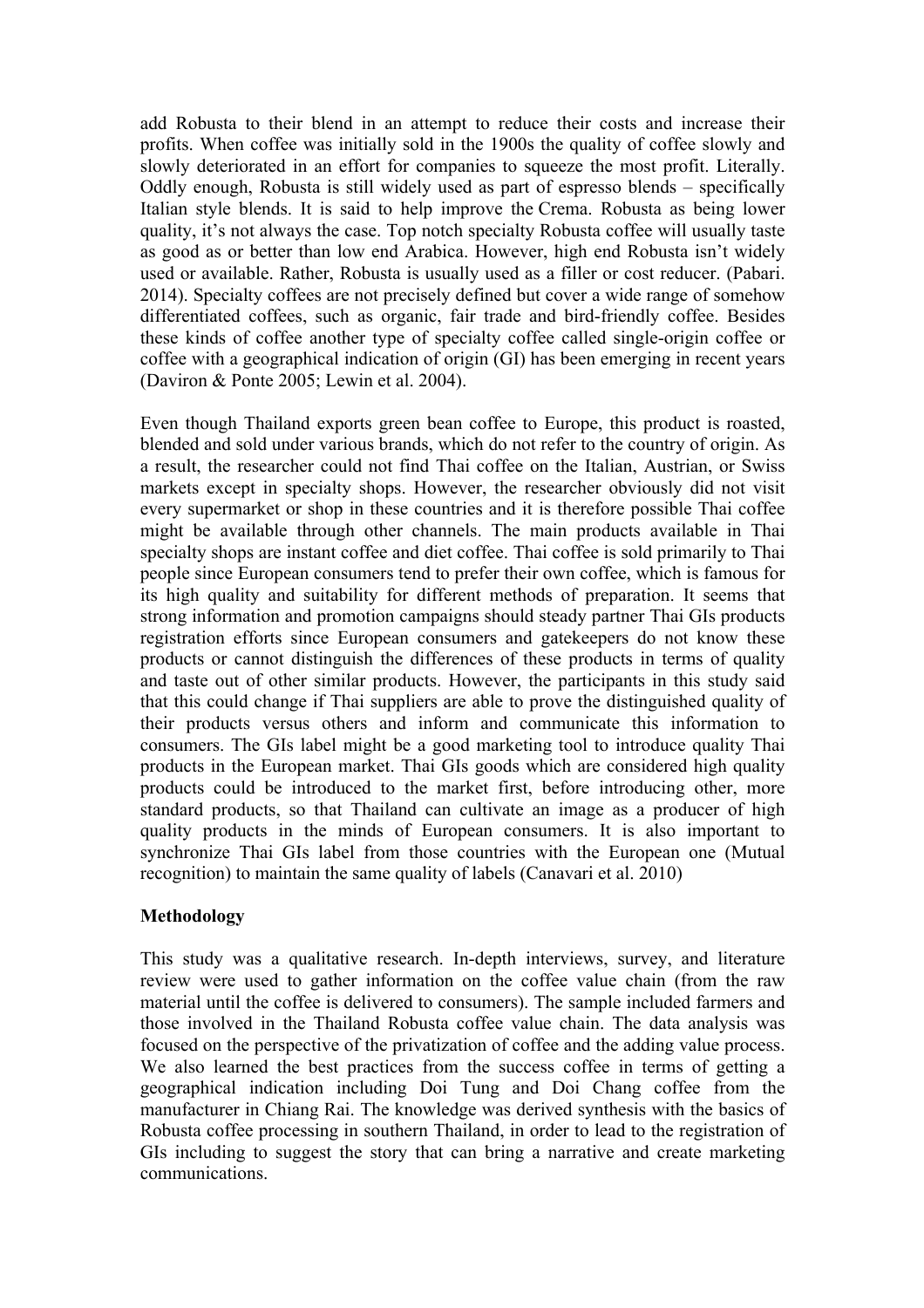Since the main objective of the research is to add value to Thailand Robusta coffee in the south through a geographical indication. Thus, the production and processing sample for in-depth study must contain all three parts as follows: (1) it is an area of growing coffee for a long time; (2) the products are already distributed and well known in the market; (3) the coffee plantation is unique, good quality, and located in a beautiful area which can be encouraged to travel by public authorities and can bring a narrative and create marketing communications. Robusta coffee produced in Southern Thailand meets the above criteria as a world-class tourist attraction, so there is also great potential to create a narrative marketing.

# **Results**

Robusta coffee processed by agricultural groups and community enterprise in southern Thailand had a great potential to be registered as GIs, especially to combine with organic food. The value chain in the production and distribution of Thailand Robusta coffee had core processes, which consisted of pre-harvest, post-harvest, manufacturing, and trading. In addition, there were three sub-processes as follows: (1) improving productivity and quality improvement include reducing production costs; (2) adding value by conversion into standard products; and (3) marketing and logistics.

We also found that the Robusta coffee key distribution channels were as follows: (1) sold through the storefront and trade fair under the government support; (2) wholesaled to retail shops and international airports, mostly 3-in-1 coffee; (3) sold online of coffee roasted and coffee beans; (4) produced and sold to buyers.

#### **Conclusion & Discussion**

GIs has similar role as a trademark that is indicative of the popularity or goodwill of the product. It is a powerful tool for building brand for Thailand Robusta coffee products using the image and reputation of community. GIs is also the key measures to distribute the coffee to the market. The Robusta coffee which is registered as GIs must pass all of the production process, as stated in the registration process. So, the quality coffee does not have only in the major companies anymore. Elevating the value chain by coffee growers, coffee-related organizations are part of measures to cope with competition from trade liberalization. The guidelines are include lowering costs, increasing yields and adding value to the product by the agricultural institutions in order to avoid a competitive price. The value chain can be developed more efficiently with activity improvements and have a great deal of the components/elements as follows: (1) Package: change to modern image and tells the story of narrative marketing as a World-class tourist destination on the label and packaging. The GIs label also has a very high benefit for a country like Thailand, to show product quality and let the consumer learn how we take care of the product from production to processing in the food culture to show how they are prepared locally and the quality; (2) Distribution: introduce and build the brand awareness on One Tambon One Product (OTOP) fairs, both local and national level, including to publicity through news, documentary by television, magazines and newspapers and expand the customer base using the word of mouth. The marketing story can offer through a variety of media and opportunities. It can also add the contents of the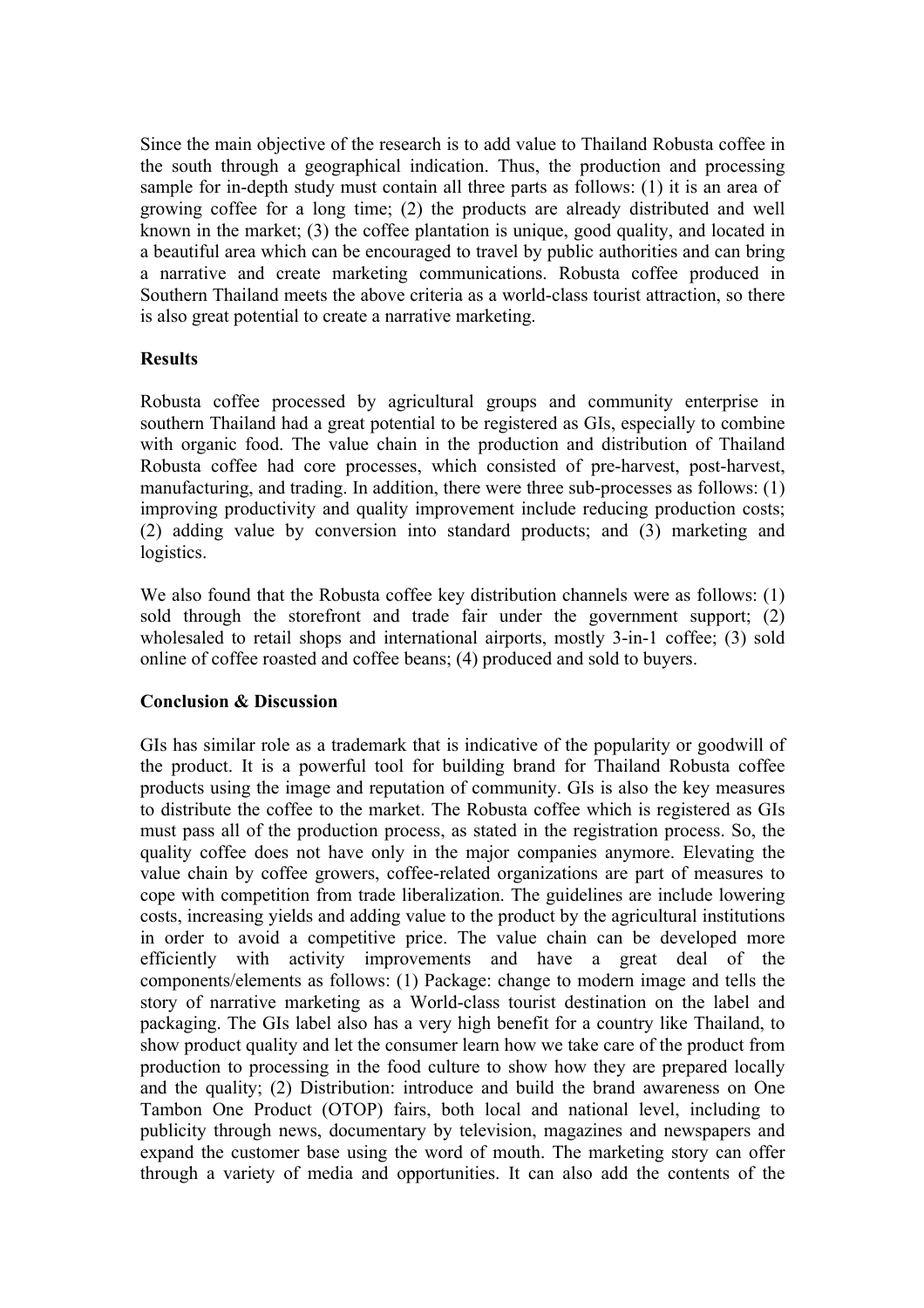program of the Tourism Authority of Thailand, which promotes the festival to watch flowers bloom coffee. The coffee processed products can be the source of study by the local community. Thus, establishing a learning center for coffee learning combined with museum exhibits is another way to strengthen the cities of coffee. This will be the center of the coffee knowledge development and also as a communicate channel for the coffee story to consumers and people concern to study more effectively. The important strategies are information, public relations and communication in order to cope with the problem of consumers' lack of knowledge. Using new technology (such as QR code) so consumer can scan the coffee story and read through mobile devices and also in LINE application to serve consumer behavior at present.

However, registration GIs separated by region can cause lack of interesting. Alternatively, it is possible to gather registered GIs in group. However, it may cause the coffee of each group lacks a clear identity. Sometimes some areas do not know about a request by a group of farmers, although the Department of Intellectual Property is open to objection or dispute the registration. It would make the operation go smoothly and have more widely benefits, if there is cooperation from the acquisition of manufacturers and trader who want to use a geographical indication. In addition, in order to use the GIs to promote branding, the production process needs to be standardized.

# **Acknowledgements**

This research was supported by Thaksin University (TSU, Thailand) Research Fund 2015.

#### **Authors Information**

Wassana Suwanvijit earned her PhD in Research Methodology at the Prince of Songkla University (PSU), Thailand, in 2010. Currently, she is an Assistant Professor of Business Administration, Faculty of Economics and Business Administration, Thaksin University, Songkhla, Thailand.

Sompong Promsa-ad is a lecturer of Business Administration, Faculty of Economics and Business Administration, Thaksin University, Songkhla, Thailand.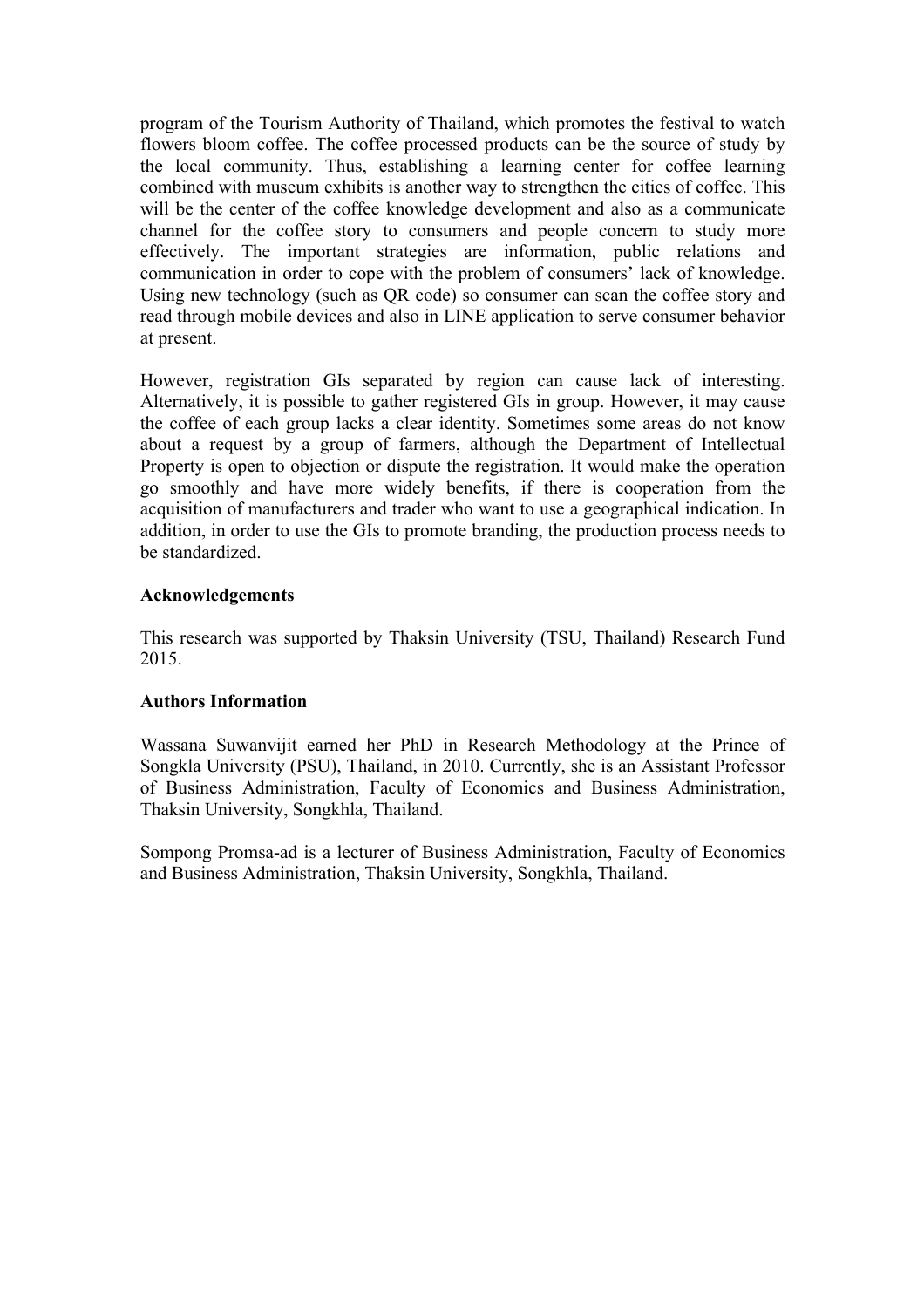#### **References**

Banerji, Malobika. (2012). Geographical Indications: Which way should ASEAN go? Boston College Intellectual Property & Technology Forum. http://www.bciptf.org

Barnette, Jennifer. (2012). Geographic Indications as a Tool to Promote Sustainability? Café de Colombia and Tequila Compared. University of California, Berkeley, School of Law.

Calboli, I. (2006). Expanding the Protection of Geographical Indications of Origin under TRIPS: Old Debate or New Opportunity? Marquette University Law School Legal Studies Research Paper Series, Research Paper No.06-19. Wisconsin: Marquette. University Law School.

Canavari, M., Galanti, G., Haas, R. and Wongprawmas, R. (2010). Geographical Indications: Outlook on the European and Thai systems and overview of EU gatekeepers perceptions towards GI fruit and coffee products proceeding from Thailand. Thai-Italian Chamber of Commerce and Bioagricoop Scrl.

Carpenter, M. and Larceneux, F. (2008). Label equity and the effectiveness of valuesbased labels: an experiment with two French Protected Geographic Indication labels. *International Journal of Consumer Studies*, 32, 499-507.

Daviron, B. and Ponte, S. (2005). The Coffee Paradox. London: Zed Books.

Fairtrade foundation. (2012). Fairtrade and Coffee. http://www.fairtrade.net/fileadmin/user\_upload/content/2009/resources/2012\_Fairtrad e\_and\_coffee\_Briefing.pdf

International Trademark Association. (2015). Geographical Indications. Protection of Geographical Indications and Trademarks.

http://www.inta.org/TrademarkBasics/FactSheets/Pages/GeographicalIndicationsFact Sheet.aspx.

Jaovisidha, S. (2003). Protection of Geographical Indications: Thailand's Perspective, The EU-ASEAN Workshop on Geographical Indication: A way into the market Hanoi.

http://www.ecapproject.org/archive/fileadmin/ecapII/pdf/en/activities/regional/gi\_200  $3$ /gi thailand surapol.pdf.

Lewin, B., Giovannucci, D. and Varangis, P. (2004). Coffee Markets. New Paradigms in Global Supply and Demand. Agriculture and Rural Development Discussion Paper 3. Washington: The World Bank.

Pabari, Suneal. (2014). 10 Differences between Robusta & Arabica Coffee. http://theroasterspack.com/blogs/news/15409365-10-differences-between-robustaarabica-coffee

Silva, G. (2008). Geographical Indications: The Case of Colombian Coffee. National Federation of Coffee Growers of Colombia.